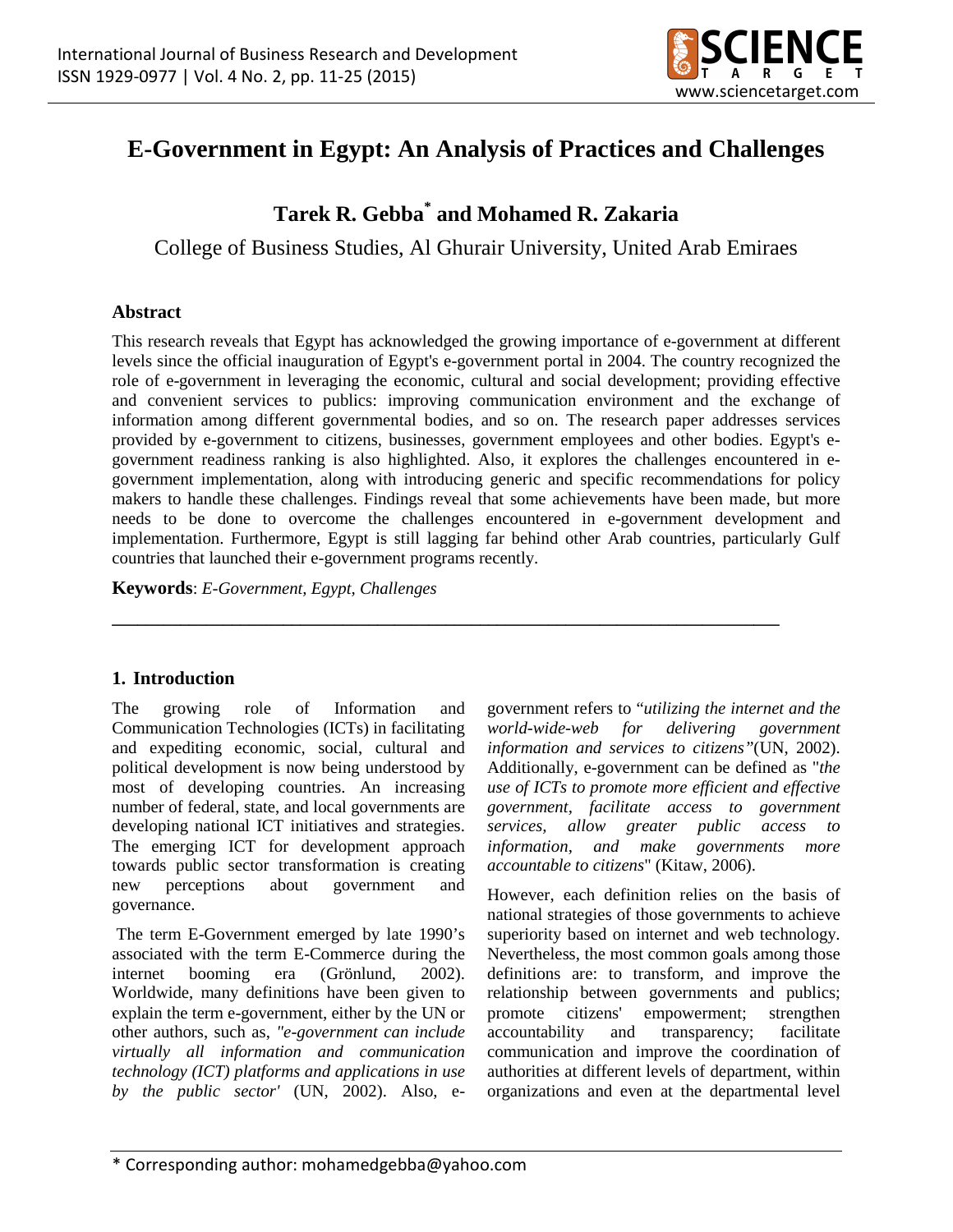((Fountain, 2001; Fraga, 2002; UNPA and ASPA, 2001; Welch and Hinant, 2003; United Nations, 2008). Furthermore, e-government provides new or improved, more accessible and responsive services based on businesses' needs and expectations and enhances the momentum and efficiency of operations by streamlining processes, lowering costs, improving research capabilities and improving documentation and record-keeping. However, the real benefit of e-government lies not in the use of technology by itself, but in its application to processes of transformation (Gunter, 2006; United Nations, 2008).

Contemporary literature review of e-government neglects e-government implementation methods, practice and challenges in developing countries in general and in the Arab context in particular despite its importance to improve service delivery. Reliability of an e-government strategy can be the difference between success and failure of the whole effort. Even in practice, many public authorities do not have any e-government strategy at all (Heeks, 2003; 2006; Kitaw, 2006).

There have been a number of studies related to egovernment initiatives, e-government development and e-government implementation challenges and opportunities in Arab countries (Mohammed et al., 2006; 2009; Maher et al., 2008; Elsheikh et al., 2008; Akemi and Omar, 2009; Tino, 2009; Tamara and Amer, 2010). Most of these studies, however, shed some light on challenges and opportunities for developing a successful e-government. Some other contributions sought to produce frameworks aimed at better understanding of e-government as a concept. Each attempt tackled the complexity of egovernment from a certain perspective.

With regard to Egypt, there have been some studies related to the Egyptian information society initiatives, such as Egypt's information society strategy, the progression and assessment of ICT sector in Egypt and the emergence of e-commerce in Egypt with a focus on the challenges faced that are related to a number of social, technological, financial and legal issues (Kamel and Hussein, 2002; Aladwani,2003; Ibrahim,2007; Neil and Bernd, 2009; United Nations, 2011; MoCIT,2011). While, a small number of studies addressed egovernment issues in general, such as strategies towards interoperability in e-government and different e-government frameworks (Azab et al., 2006; Ralf, 2011; Riad et al., 2011). Furthermore, none has discussed the e-government readiness ranking and therefore the challenges encountered in e-government implementation. This is where our contribution fits. Our study is believed to be the most up-to-date and comprehensive analysis of Egypt's e-government strategy and services, challenges and assessment of its level of readiness for delivery of e-government services. Hence, it comes in to fill a gap in literature concerning egovernment implementation challenges. This paper promotes the inclusion of a strategic framework in all e-government programs in order to realize the benefits stated earlier.

The purpose of this study is to address services offered by e-government to citizens, businesses, government employees and other agencies in the context of Egyptian society. As well as, this paper is targeted to compare Egypt's e-government readiness ranking with other Arab countries in egovernment development. Furthermore, the challenges encountered in e-government implementation in Egypt's context are deeply analyzed and specific recommendations developed.

This paper is organized in six sections. The second section addresses ICT and e-government development in the Egyptian Context. In section three research questions and methodology are introduced. Section four explores Egypt's egovernment service portfolio and Egypt's egovernment readiness ranking. Section five analyzes challenges encountered in e-government implementation in the context of Egyptian society. Finally, section six presents conclusions and future perspectives of this work regarding new approaches that could be used to improve the rigor and relevance of e-government implementation research.

# **2. ICT in the Egyptian Context**

In mid 1980s, the government of Egypt in its efforts to adapt with the international IT revolution launched some initiatives to build an Information Society, providing citizens, businesses, visitors and other governmental bodies with a convenient collection of information and services to utilize the benefits of the new information era to achieve national goals. The Information and Decision Support Center (IDSC) was established in 1985 to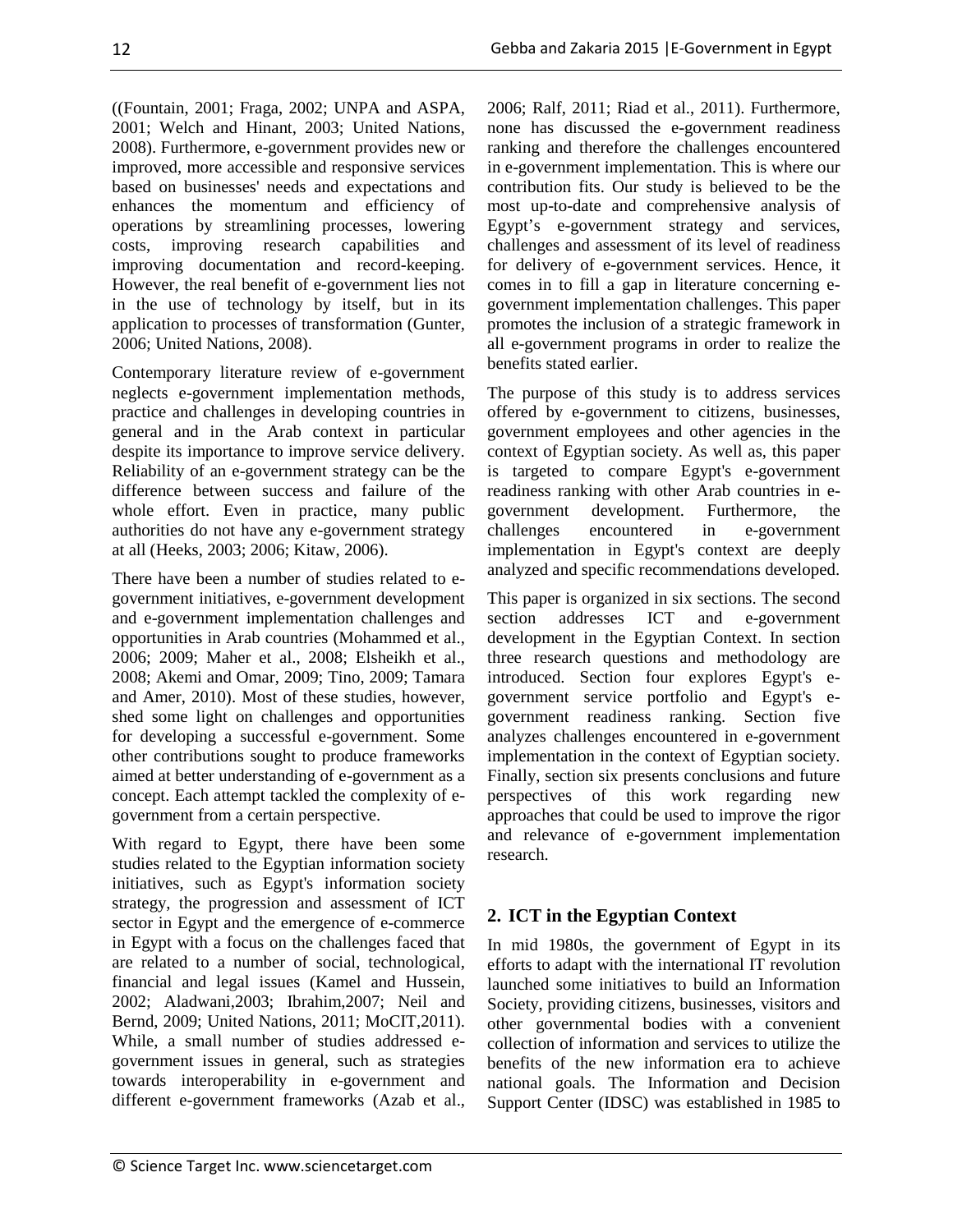build up Egypt's IT industry and governmental decision support infrastructure. One of its key objectives was to provide public access to information, with a particular emphasis on facilitating business and investment. Over the past twenty six years, IDSC has successfully executed many IT projects in terms of legislative reform, public sector reform, human resources development and access to the Internet, commercial registration, natural resources management, cultural heritage preservation, urban planning, and sectorial development projects at the ministerial and governorates level, among many other areas. IDSC currently focuses on decision support for the Cabinet (Ministry of State for Administrative Development, 2010).

In 1999, the Ministry for Communications and Information Technology (MoCIT) was formed to build momentum to create an information society and to improve the information infrastructure (Hassanin, 2003). Shortly after its formation, the Ministry revealed the Egyptian National Communications and Information Technology Plan (NCITP) (Hashem, 2002).

The NCITP has paved the road for launching the Egyptian Information Society Initiative (EISI), which has been structured around seven major related mechanisms, each developed, when fully executed, to facilitate Egypt's evolution into an Information Society (MoCIT, 2004). These mechanisms are:

### **a) E-Readiness: Equal Access for All**

All citizens must have easy and affordable access to the opportunities and benefits offered by ICTs. Developing appropriate communication infrastructure is a prerequisite for achieving this public access.

### **b) E-Learning: Nurturing Human Capital**

ICT is a complementary mechanism for high education standards at all levels and for improving citizens' skills and productivity. This initiative aims to promote and encourage the use of ICT in education and to develop a new generation of people who are motivated to understand and use ICT in their daily lives.

### **c) E-Government: Government now Delivers**

The Information Society should be able to provide publics with high quality government services, where they are, and in the shape that satisfies their needs and expectations. This initiative is targeted to deliver a convenient collection of information and e-services, provide citizens with the opportunity to participate in the decision making process, and improve efficiency and quality.

### **d) E-Business: A New Way of Doing Business**

ICT is an enabler to economic growth. It can contribute in creating new technology-based enterprises, evolving e-commerce and ebusiness, improving labor skills, using electronic documents, and developing online payment infrastructure. As well as, ICT can be a significant means to increase employment, create new jobs and improve competitiveness of Egyptian industries.

#### **e) E-Health: Increasing Health Services Availability**

ICT can be used in the health care sector to provide citizens with a better quality of life and create a more healthy work environment for service providers. In this context, the application of ICT can contribute in adding a clear value, such as reaching remote populations, providing continuous training for medical doctors, and offering the mechanisms for building a national health network.

### **f) E-Culture: Promoting Egyptian Culture**

ICT can be used in the cultural arena for preserving manuscripts, archives and index materials, offering affordable worldwide access to Egypt's cultural heritage and historical materials, and generating and promoting interest in Egypt's cultural life.

#### **g) ICT Export Initiative: Industry Development**

This initiative is targeted to foster the creation of an export-oriented ICTCIT industry. Developing this industry can be a powerful engine for export growth and job creation particularly to Arab countries.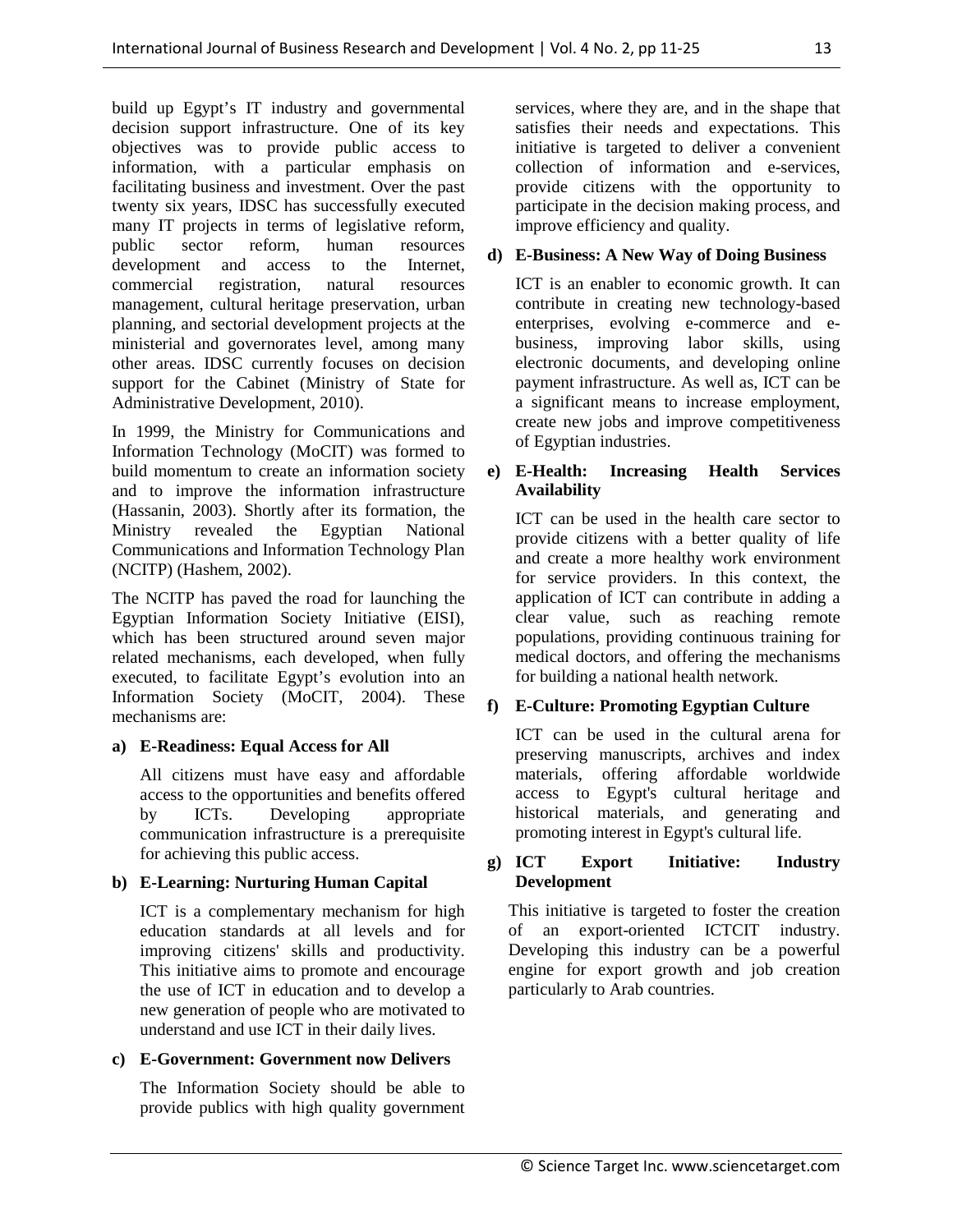## **3. E-Government Development in the Egyptian Context**

In this section, Egypt's e-government strategy is addressed in terms of its vision, mission, overall goals and objectives. Egypt's e-government program was launched by MoCIT in partnership with Ministry of State for Administrative Development (MoSAD). This program was divided into two stages. The first stage (2001- 2007) incorporated setting and approving the egovernment strategic plan, implementing and assessing pilot projects, and starting geographical & sectorial deployment of some projects. The second stage (2007-2012) aimed at expanding successful pilot projects on national level, and the development of government administrative body (MoSAD, 2006).

The government of Egypt inaugurated egovernment portal (www.egypt.gov.eg) in January 2004. Some services were placed in the portal to pilot test the project such as telephone e-billing, birth certificate, issuing, etc. (Azab et al., 2006). Egypt's e-government stated with the following vision that comprises three main doctrines (MoCIT, 2004) (1) "public-centric service delivery" (the government orientation to develop a one stop-shop e-services approach emphasized on citizens' needs and expectations), (2) "Community participation" (citizens' needs are continuously being analyzed and considered, and private/public sector organizations are active participants in egovernment implementation and management), and (3) "Optimal utilization of government resources" (i.e. productivity, cost reduction, and efficient allocation of resources are among the major expected outcomes from e-government implementation). To this end, the government developed its mission to put the vision into practice which focused on "*introducing better governance, in order to reduce government expenses and to increase the government efficiency*" (MoSAD, 2007).

Although, Egypt's e-government program was initiated by the MoCIT in 2000, the MoSAD that was founded in 1976 with the purpose of enhancing the efficiency of administrative systems and structures and modernizing public services, took over the leading role in e-government program in 2004. E-Government program management office was established to give support for the program and manage its functions, which include e-services, shared services, operation management, technology services, and change management. These functions are interrelated and integrated, and do not operate independently. In 2004, the MoSAD launched new strategies and developed goals for the development and modernization of government, and for its implementation. More specifically, it has developed the following four interrelated and integrated programs (Site 2):

• *Institutional Development Program.* This program includes policies, plans, regulations and modern management structures, to regulate the wages and incentive systems, to improve the work environment, and to develop human resources.

• *Governmental Services Development Program.* It is targeted at providing citizens, businesses, government employees and other entities with services, throughout the country, in an efficient, effective and convenient shape.

• *Enterprise Resource Planning Program.* This program is aimed to improve the governmental work flows processes, to reduce government expenditures, and to automate government procedures through the effective and efficient usage of information and communication technologies.

• *Establishing and Integrating National Databases Program.* It is targeted to establish an integrated national database, where government bodies and institutions can efficiently and safely exchange information. The efforts to reach out for more interoperability are mainly driven through the Service Development program, but the other programs are benefiting from established interoperability and at the same time structuring the activities of its constant enhancement.

With regard to Governmental Services Development Program, the following objectives have been developed in order to achieve Egypt's egovernment vision and mission (MoCIT, 2007; Site 2).

a) To provide government services to citizens, businesses, travelers, and government agencies, irrespective of location, in a quick and efficient style; to ensure end users' involvement in decisionmaking process.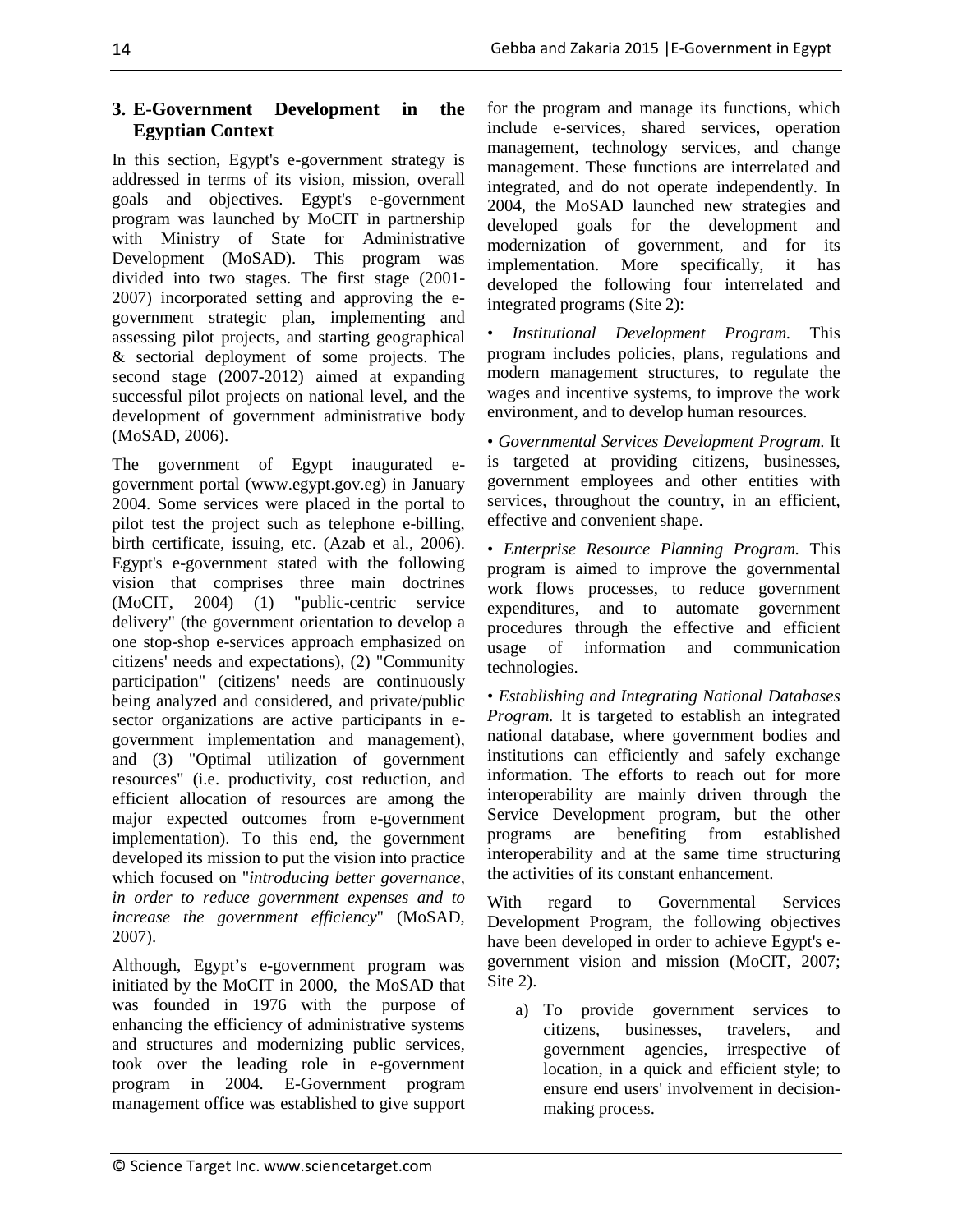- b) To establish a good communication environment that is structured around cutting red tapes, creating easy access to government services and information, establishing efficient and effective technological clubs and centers, and providing government services through one stop-shop in order to robust local and foreign investments.
- c) To provide comprehensive, accurate, and updated information to support the decision-making process in the public and private sector in general and foster long term planning in particular.
- d) To implement new public management techniques in the government sector to increase its productivity.
- e) To reduce government expenses through adopting e-procurement techniques in the public sector.
- f) To improve the local competitiveness to be compatible with globalization and prepare Egypt's government sector to be integrated in the international economy.

### **4. Research Questions**

The questions this research addresses can be structured as follows: The first question addresses Egypt's e-government readiness ranking and highlights e-services targeted towards citizens, businesses, government employees and other agencies. The second question focuses on the barriers and challenges that confront the Egyptian government in its efforts to implement the egovernment program.

### **5. Research Methodology**

To tackle these issues, this qualitative research conducts a detailed analysis of Egypt's published e-government strategy, it is introduced, together with a review of other relevant literature, particularly Egypt's e-government service portfolio, Egypt's e-government readiness ranking, government portals, UN e-government reports and surveys and the assessment of the Egyptian ICT sector conducted by the UN team and other egovernment publications. Furthermore, it deepens

the exploration of Egypt's e-government portals, including education, investment and other government bodies for better understanding of barriers to e-government program and changes in business environment forces in Egypt, in order to develop corresponding recommendation to meet each challenge.

### **6. Egypt's E-Government Portfolio Summary**

Before the deep analysis of challenges encountered in e-government implementation in Egypt, it is useful to provide readers with a brief summary of e-services delivered by the Egyptian government to citizens, business and government employees. This e-government portfolio summary delivered below is based on categorizing Egypt's E-Government Services conducted by Ramzy and Gebba (2012).



**Figure 1:** Egypt's E-Government Portfolio Summary (Ramzy and Gebba, 2012)

- C0: **No-Presence category**. This category combines the "not existing" e-services either through a broken link or through a corresponding page with under construction notation.
- C1: **Informative category** it involves a one way directional flow of information from the service provider to the public such as description of steps required to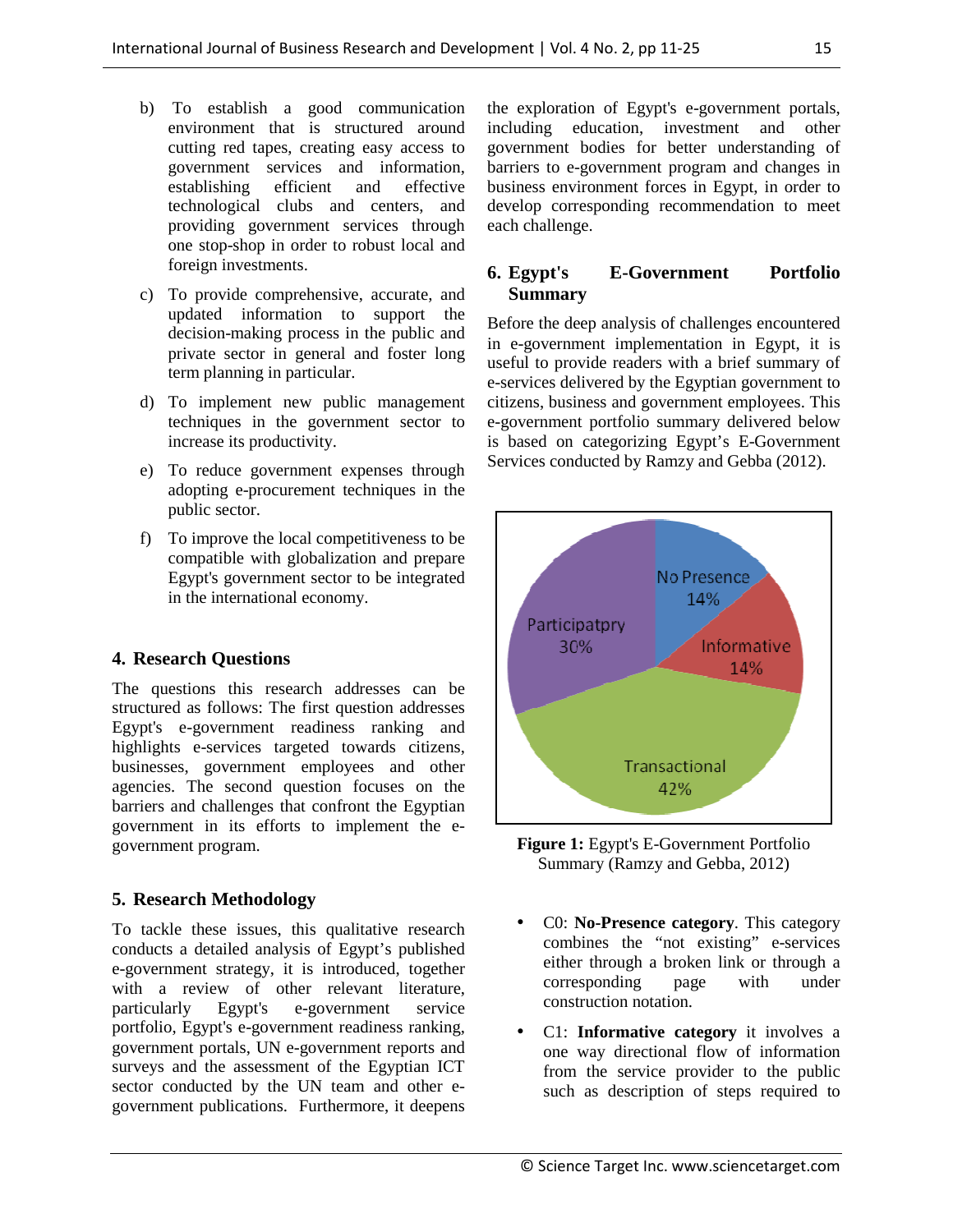complete an enquiry or form downloading etc. Moreover, it might include search criteria for the published information.

- C2: **Transactional category**. It represents a two way directional flow of information between the government and public. Furthermore, it is composed of two subclasses:
	- o Non-Financial (C2A): it includes online submission and files uploading
	- o Financial (C2B): it represents online payment for the required service.
- C3: **Participatory category.** It incorporates e-services related to customer satisfaction side of the presented service. As a result, service providers enhance the quality of the offered e-services by investigating public opinion through providing a digital medium such as feedback form, blogs, forums or any other suitable mean. Additionally, C3 includes e-services used in political activities such as online voting and polling.



**Figure 2:** Egypt's E-Government Portfolio Summary (Ramzy and Gebba, 2012)

The above e-government portfolio analysis reveals some challenges encountered in e-government implementation, such as the inability to use some broken service links, the dominating of one-way information and the limited number of e-service that permit on line payment (39% of total eservices offered) and e-democracy (around 30% of total e-services offered). It is noted that many service links that offer either information or requires documents and other requirements to apply to e-services need to be switched into interactive stage to allow for more interaction between service providers and users and to increase benefiting from e-government program.

## **7. Egypt's E-Government Readiness Ranking**

 It could be more useful to address Egypt's egovernment readiness ranking compared with other Arab countries over the period from 2005 up to 2012, which might reveal some challenges faced by the country in its efforts to implement egovernment program. E-Readiness is briefly defined as the degree to which a country is prepared to participate in the networked world (McConnell International Report, 2000). The egovernment readiness ranking is a function of three variables or indices; Web measurement index (it reflects the content and delivery of e-government services); the telecommunications' infrastructure index (reflects the degree to which a country is prepared for e-transformation and e-delivery); and the human capital index (reflects the degree to which citizens are prepared to participate in the networked world).

In general, Egypt, has made some efforts to improve its e-government readiness ranking over the last few years. In terms of achievements in communication infrastructures; the connectivity and access have been improved by adopting a number of policy measures, including the deregulation of telecommunication sector with the launching of three mobile operators licenses. In addition, high quality of broadband connections is currently accessible in main cities and business parks, such as the Smart Village. Mobile uptake penetration increased from 25 subscriptions per 100 inhabitants in 2006 to 90 at the end of 2010. The number of citizens who have access to the internet using a mobile or USB modem has also increased from 7 million at the end of 2009 to 8.6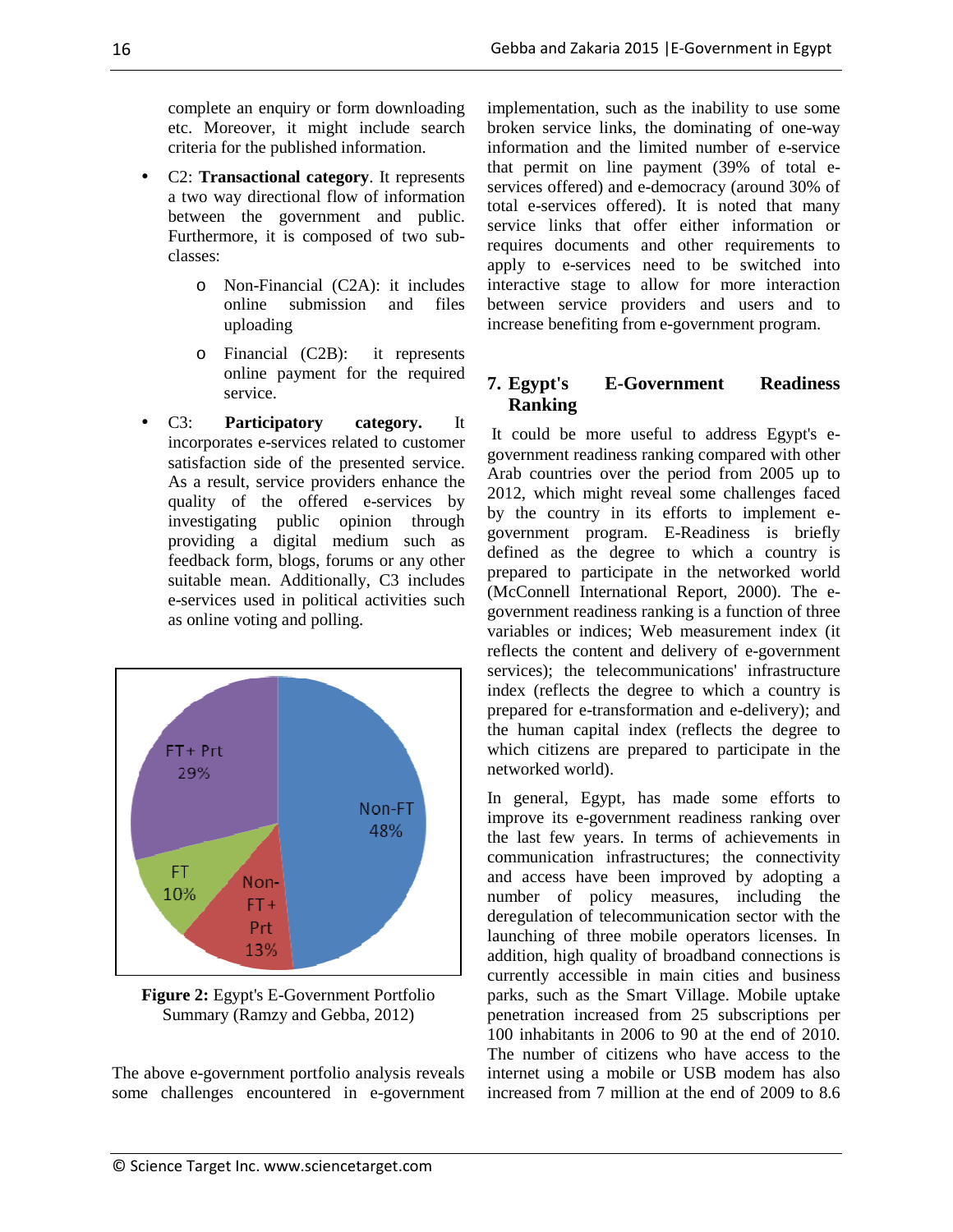million at the end of 2010 (Azab et al., 2009; United Nations, 2011).

Regarding human capital aspect, the government has made some achievements through launching some initiatives in several institutions to provide the private sector with ICT engineers and technicians, in particular for the Information Technology Outsourcing (ITO) and Business Process Outsourcing (BPO) sectors. Therefore, the country has been ranked amongst the top ten emerging markets for its IT skills. On the other side, the government has launched some initiatives in education field, such as the Smart Schools Network (around 5% of all schools) and IT clubs. These initiatives have extended computer-based education in the school system. However, still little has been done, if the huge number of both young population (around 12 million undergraduates) and primary and secondary schools (around 52 thousands) is considered (United Nations, 2011).

### **Table 1**

E-Government Readiness's for Top Arab Countries

| Country                     | 2005<br>Ranking | 2008<br>Ranking | 2010<br>Ranking | 2012 |
|-----------------------------|-----------------|-----------------|-----------------|------|
| <b>United Arab Emirates</b> | 42              | 32              | 49              | 28   |
| <b>Bahrain</b>              | 53              | 42              | 13              | 36   |
| Saudi Arabia                | 80              | 70              | 58              | 41   |
| Qatar                       | 62              | 53              | 62              | 48   |
| Kuwait                      | 75              | 57              | 50              | 63   |
| Oman                        | 112             | 84              | 82              | 64   |
| Lebanon                     | 71              | 74              | 93              | 87   |
| Jordan                      | 68              | 50              | 51              | 98   |
| Tunisia                     | 121             | 124             | 66              | 103  |
| Egypt                       | 99              | 79              | 86              | 107  |

Given that Egypt's government has made some initiatives to improve its e-government readiness ranking as mentioned above. But the UN E-Government Survey (2012) E-Government for people ranked Egypt as number 107 worldwide in 2012. Additionally, according to UN e-government surveys (2005; 2008; 2010 and 2012), it appears that Egypt lags far behind other Arab countries in e-government readiness as shown in table1. However, the country was a pioneer among Arab countries in launching its e-government program in 2000. This ranking might be attributed to several barriers to implement e-government program in Egypt, which will be analyzed in detail in the next section.

# **8. Challenges of E-Government in Egypt**

This section opens with highlighting generic challenges in developing countries and in the Arab context, as Egypt belongs to the two groups. Then specific challenges faced by Egypt's government are examined in detail. E-government implementations in developing countries are generally more problematic in comparison to those in the developed nations. Ndou (2004) explored these challenges by conducting an empirical, webbased research of 15 case studies in developing countries, which had launched and implemented egovernment initiatives. The study found that egovernment offers opportunities for governments; however, the ability of developing countries to obtain the full benefits of e-government is limited and is largely restricted by the existence of a combination of political, legal, social and economic barriers.

In the Arab context, few studies have been conducted in this regard. These studies summarized e-government challenges in some Arab countries, such as Saudi Arabia, Jordan, and UAE as follows (Abdel Nasser et al.,2007; Akemi and Omar,2009; Al-Fakhri et al., 2008; Almarabeh and Abuali, 2010; Mohammad et al., 2009; Elsheikh et al., 2008; Jawahitha and Gwendolyn, 2010; khasawneh et al., 2011):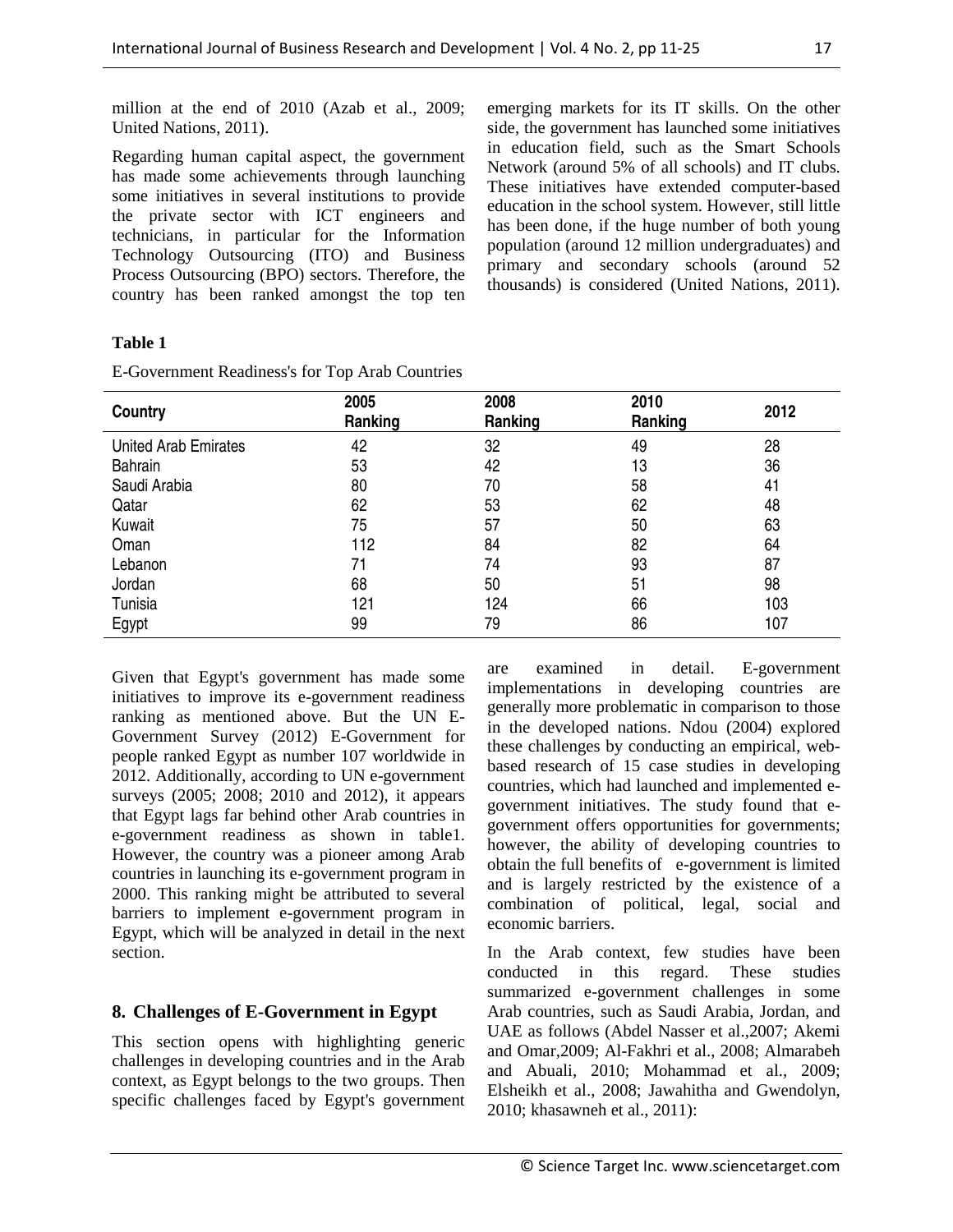- The lack of awareness regarding egovernment services in Arab societies on the part of citizens and public organizations' employees;
- The current government regulations and structures are not appropriate for the requirements of e-government implementation;
- The lack of trust in accomplishing tasks online amongst government employees;
- The limited number of studies and research regarding e-government;
- The fear of consequences and results of the process of transition to e-government;
- The lack of training programs regarding use of computer and Internet;
- The security and privacy concerns (the lack of security of information);
- The shortage of IT skills;
- The fear that e-government program will result in a decrease in the role of intervention;
- The dominance of English language in Electronic content development;
- The fear that e-government will lead to reducing the role of employees in accomplishing work.

The above mentioned generic barriers to egovernment in developing and Arab countries are faced by Egypt's government as well. The next part<br>deeply analyses the specific challenges deeply analyses the specific challenges encountered in e-government implementation in Egypt.

The analysis of other relevant literature, particularly Egypt's e-government portal, UN egovernment surveys, the assessment of the Egyptian ICT sector conducted by the UN teams, and other e-government publications reveals that Egypt faces some similar generic challenges to those of developing and Arab countries, and other specific challenges related to the Egyptian context, in its efforts to harvest e-government opportunities and to modernize government practices. These challenges facing e-government can be broadly categorized into social, economic, technological issues (MoSAD, 2009). The Authors managed to identify these challenges clearly and proposed a group of recommendations to assist policy makers in Egypt in developing a coherent strategic vision for the future to overcoming the obstacles in the road for developing a successful e-government. These challenges and recommendations are analyzed and introduced as follows:

## **8.1 Legal and Regulatory Challenges:**

**8.1.1 The Lack of E-signature Mechanism**. In general, the lack of comprehensive legislative framework for e-government has slowed the development of some e-services in the Egyptian context, such as such as tax procedures and documents completion and submission, online tax payment and issuing land property certificates**.**  Building momentum to use and understand egovernment services and processes remains restricted without a legal equivalence between digital and paper processes, which is still in progress in many developing countries including Egypt.

**8.1.2 Security and Privacy Concerns**. Egypt's Citizens are unlikely to use e-government services without a guarantee of privacy and security. It is central to e-government implementation success to make balance between respecting accepted privacy concerns and allowing the benefits of the Internet and other technologies to flow to citizens.

### **Recommendations:**

- To urge the new Parliament to issue egovernment law, including e-signature draft that permits for acceptance of authenticated documents among different entities.
- Government must work in close cooperation with the private sector and citizens for ensuring secure use of e-government portals.

### **8.2 Cultural, Social and Economic Challenges:**

**8.2.1 E-Payment Transactions Challenges (Low Penetration of Credit cards- Lack of Payment Tools for Simple Citizens).** The e-payment framework in developed countries, which is highly dependent on credit cards, is not yet adequate for developing countries including Egypt, where penetration of credit cards is low and where many users are still hesitant about using credit cards for paying on line, along with, the lack of a wide spectrum of simple payment tools, such as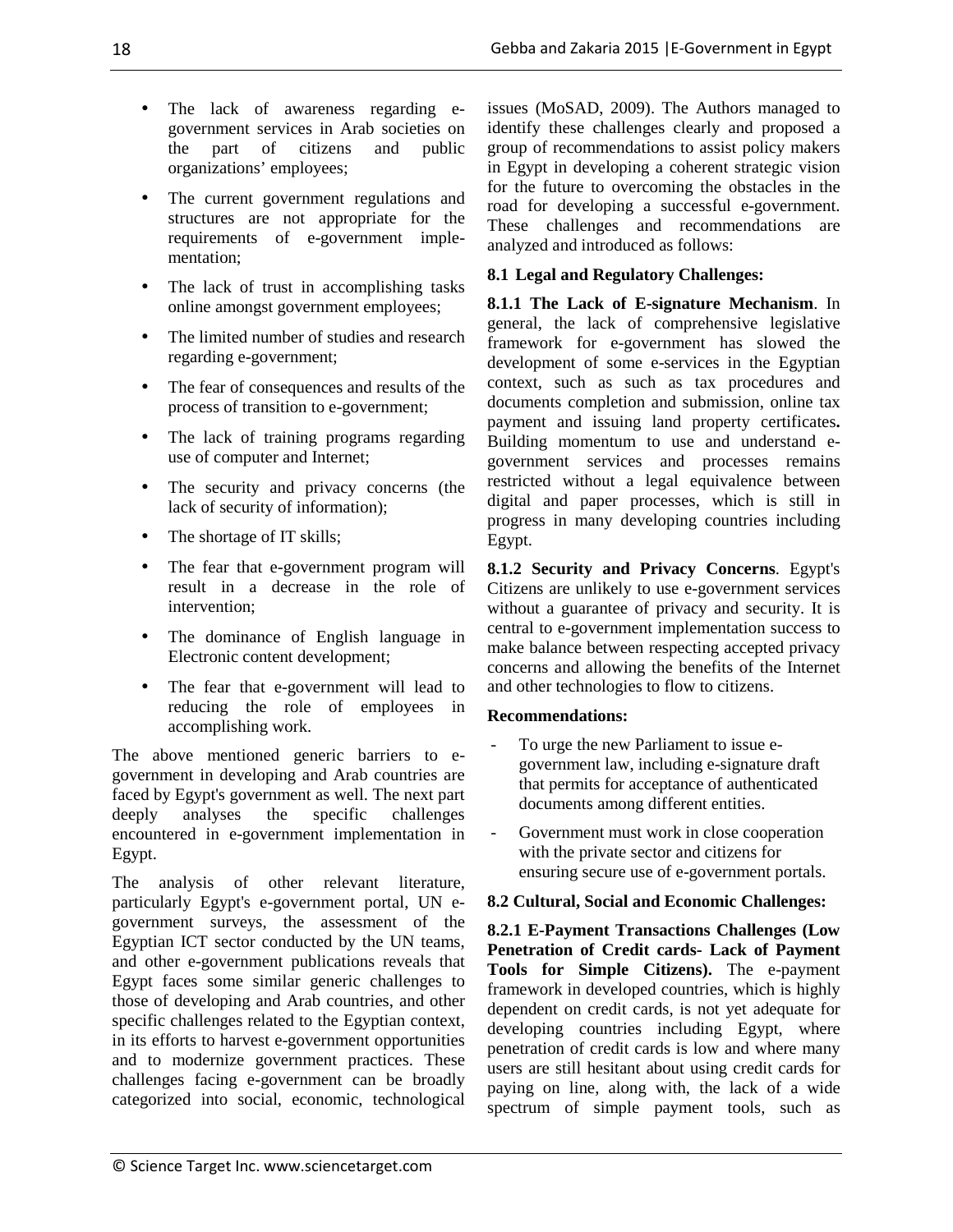payment on fixed and mobile phone bills that facilitate using e-services on the part of simple citizens.

#### **Recommendations:**

- To develop a comprehensive e-payment framework that allows for several payment techniques, including credit cards, pre-paid cards and payment on fixed and mobile telephone bills. This type of payment requires a close cooperation with Telecom Egypt to meet all citizens' needs and expectations.
- To develop new applications based on citizens' needs or customers studies, which result in understanding their educational levels, traditions, customs, values, behavioral patterns and so on. Hence developing applications suits citizens' needs and characteristics, including simple and convenient payment methods.

**8.2.2 Inconvenience of Delivery Mechanisms and its effects on Reputation of E-Services Quality.** Some e-government services are more likely not to be used or utilized due to difficulties in having access to them or in completing transactions due to technical problems. These difficulties might result in having negative perceptions and attitudes to e-services quality on the part of some users. As well as, the lack of eservice quality measurement, which might be attributed to the unavailability of information required for measuring the performance of the service delivered to users.

#### **Recommendations:**

- E-government services must be reviewed regularly by service providers to ensure that these services are workable, performing and accessible.
- Work flows and procedures must be reviewed to ensure accessibility, simplicity, efficiency and cost reduction, through the use of egovernment services.
- To set measurable targets and indicators of performance, evaluate and report on these regularly to all stakeholders involved for the purpose of introducing corrective actions required.

To develop a flexible implementation or action plan that can be changed over time in response to the rapidly changing environment.

**8.2.3 Computer Illiteracy and Low Internet Penetration Rate**. The Internet penetration rate in Egypt reached 32.18% in June 2011, which is still low (MoCIT, 2011). However, some progress has been made in terms of the number of people accessing the internet using mobile phones, but more needs to be done with regard to the low penetration of PCs in the Egyptian context (United Nations, 2011); as well as, the high rate of Computer illiteracy, which hinders the majority of the people from benefiting from e-government. Furthermore, Internet remains English languagedominated, which results in a particular challenge for Arabic language speakers. Although, Egypt's government has made some achievements with regard to cultural and educational content development, electronic content remains a big challenge as much of it is still developed in English language, which is not adequate for many Egyptians who have modest English language capability (United Nations, 2011).

#### **Recommendations:**

- One of the key successful factors of egovernment implementation in Egypt is to extend e-service access, and benefits from CITs through enhancing infrastructure coverage in underserved areas, promoting greater use of CITs among organizations located outside the technology parks, and launching innovative ways to reach to Arabic speaking users.
- Based on the higher penetration rate for mobile technology than regular PCs in Egypt, high attention must be given to the provision of services and content development using mobile platforms.
- To develop action plans to enhance new initiatives such as the free Internet and PC for each student or home, which can help in solving e-service access problems and improve the Internet penetration rate.
- The government in partnership with the private sector must develop and deliver free executive training programs to help citizens access, such as IDCL, Internet Driving computer license).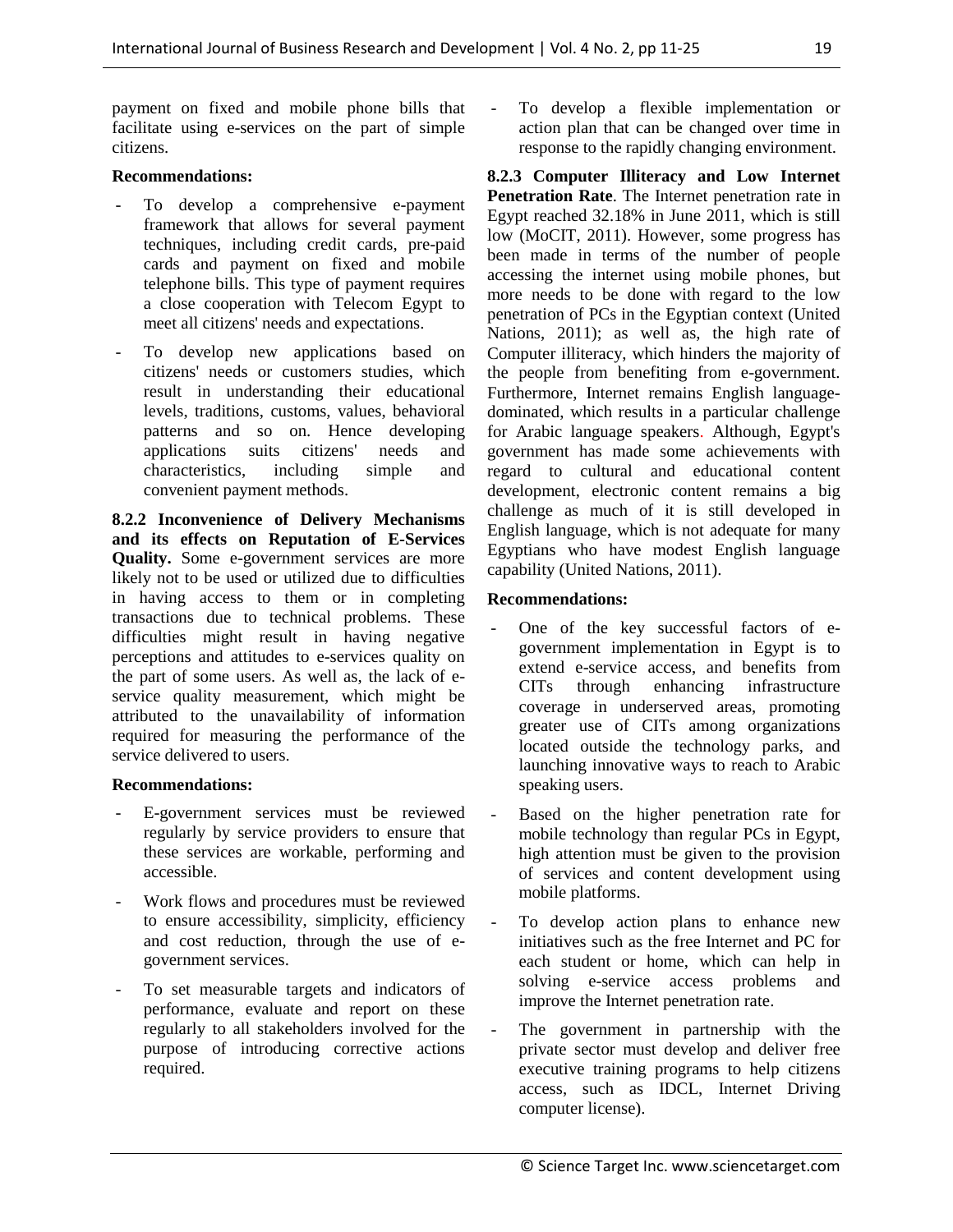Plan and implement advertizing campaigns including broadcast media (TV and Radio programs), print media (newspapers and magazines articles and columns), and e-media

**8.2.4 Lack of Citizens Awareness, Participation and Study**. The lack of citizen awareness of the

To provide e-government services through kiosks, IT clubs, cyber cafes, and community centers, to ensure the benefit of the majority of

To develop free training programs for citizens on basic computer applications to break

Work in partnership with the private sector in developing relevant e-content and training programs. Citizen-driven information content

The government must create a favorite environment that supports the development of

the population from e-services.

barriers between some people and IT.

should be relevant to local population.

potential benefits that might result from the application of e-government and the less participation in e-government development on the part of users hinder the successful implementation of Egypt's e-government program. Furthermore, the government and private sector employees currently have very limited idea about what egovernment is and how to benefit from it. This could lead to a big challenge for Egypt to move ahead in building successful e-government

program. Finally, the analysis of citizen's pattern behavior and segmentation are made manually

Develop customer–centric strategies and policies, where the greater use of market and demand studies would help to identify citizens' needs with

Work in partnership with the private sector in conducting joint projects and sharing skills and expertise, which can help government bodies in providing e-government services.

- Develop relevant applications that use audiovisual components, along with written materials and incorporate educational

without using any software tools.

regard to information and services.

**Recommendations:** 

e-content and company websites in local language.

(Internet materials) where citizens can know and learn about e-government benefits and opportunities. Special treatment must be delivered to those who have difficulties to integrate (women, elderly, visitors).

Deliver some basic educational materials on egovernment at the school level.

**8.2.5 Reluctance and Mistrust of Automation**. Egypt's government is faced by several challenges in its efforts to automate the process of workflows in government offices, such as the lack of standards and specifications for the process of government automation, which leads to difficulties in communication and integration across different government bodies. As well as, there is a reluctance to use automated systems due to various cultural factors; and security and privacy concerns.

# **Recommendations:**

Develop standard specifications for networking, document management, security, and interoperability and use by government bodies in their automation efforts to assure a minimum level of integration between applications.

Launch awareness programs for the purpose of increasing publics' knowledge about the benefits from automation for both government bodies (service providers) and users (service customers)**.** 

# **8.3 Bureaucratic Challenges:**

**8.3.1 Inflexibility to Modify Workflows**. Complexity of regulations and requirements on government agencies can be another challenge. Current workflows need to be re-engineered to ensure efficiency and effectiveness in government operations and to meet e-government program requirements and citizens' needs and expectations. Government is faced by several problems in this regard, including:

• Reluctance to modify workflows, which might be attributed to inflexibility or fear of change.

• Multiple auditing bodies, which might lead to a slowdown in workflows.

• Overlapping authority among government bodies, which might hinder cooperation and integration.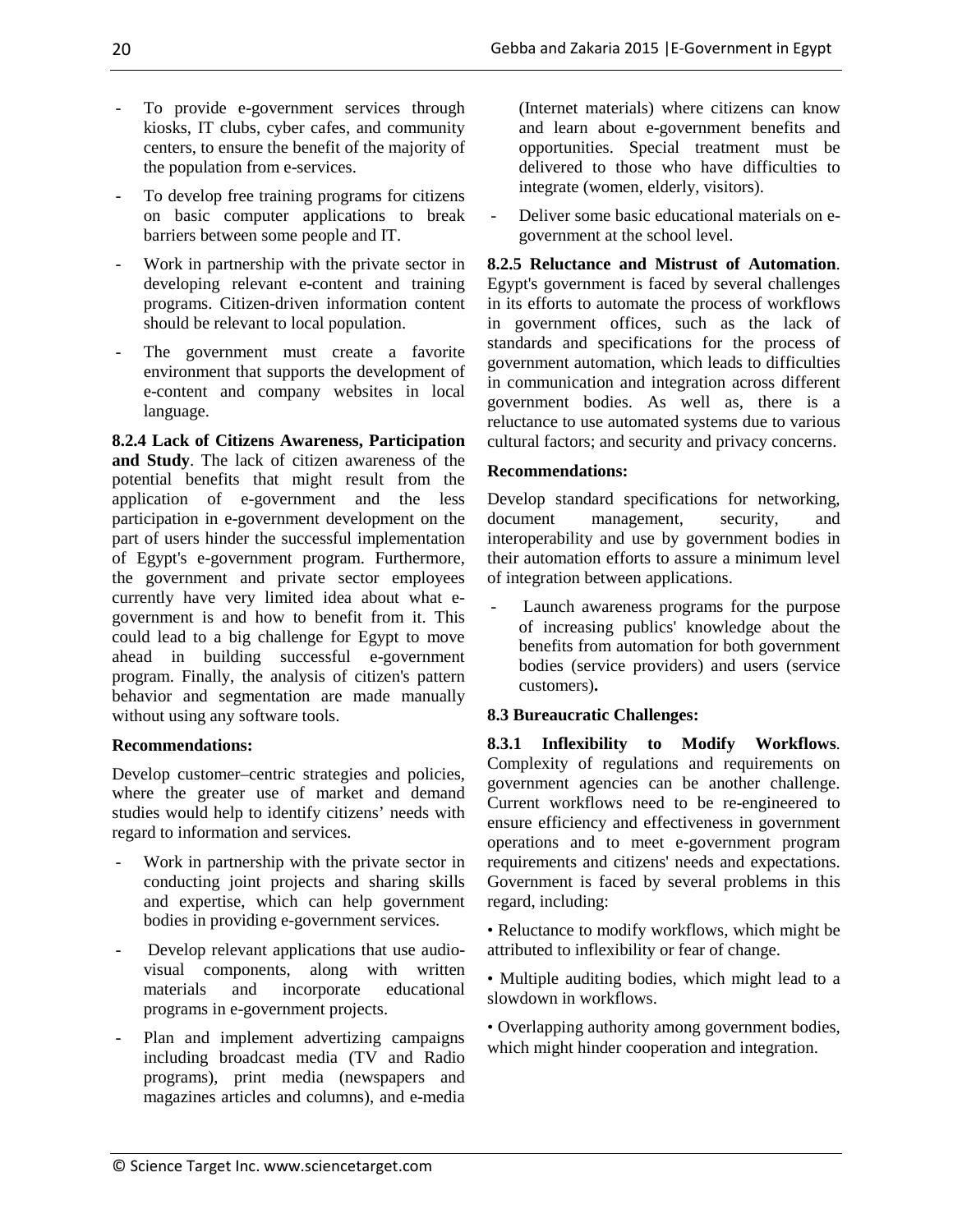#### **Recommendations:**

- Study business process re-engineering to ensure efficiency and cost reduction, through the use of CITs.
- Develop an action plan for implementation according to the gradual approach, in order to handle resistance to change and to ensure the reforms will not seem devastating to the bureaucracy.
- Ensure the involvement of government employees in the workflows redesign process through organizing regular meetings between e-government policy makers and the key workforce.
- Develop incentives programs targeted towards those (individuals-institutions) who adopt the reforms rapidly.

**8.3.2 Lack of Integration and Information Sharing among Governmental Bodies**. In the situation in which the government moves from project-based e-government implementation to a more coherent plan for e-government development, Egypt is faced by some challenges with regard to establishing an institutional framework leveraging e-government initiatives. As well as, the lack of information exchange among government bodies hinder government capacity to efficiently and effectively co-ordinate and execute e-government initiatives.

#### **Recommendations:**

The new political orientation of Egypt paves the way for developing political, economic, social and administrative reform programs. The administrative reform program must pay more attention to the following objectives:

- To harmonize and integrate all governmental bodies' activities to achieve Egypt's egovernment vision.
- To create easy flow and exchange of information among different governmental entities
- To eliminate red tapes
- To set up a high-level steering committee, monitoring implementation activities, ensuring e-government investment reviews
- To establish clear mandates and responsibilities for implementing egovernment.
- To identify a clear mandates and responsibilities plan to allow effectively for egovernment development and ensure proper co-ordination across government bodies.

#### **8.4 Technical Challenges:**

**8.4.1 The Lack of Unified Standards and the Overlap among Service Providers**. There is lack of unified standards for repetitive inquiries on the part of citizens who interact with different government bodies, such a situation could lead to inconsistent answers in several cases or situations, even for the same request. Furthermore, the lack of a common database storing citizens' interaction in all governmental agencies, where, several services require interaction with more than one Ministry, which makes it mandatory to provide a unified database for citizens in all governmental agencies, especially with the big number of ministries in Egypt (around 33). At this end, integration between them is considered to be a real challenge.

Seamless service delivery problems may be driven from the lack of information exchange among government bodies. In Egypt each channel is handled separately, and therefore each citizen's interaction history is not documented within all interaction channels. Egypt does not yet have a government communications network whereby different government bodies can interact and exchange information and documents.

#### **Recommendations:**

- Create a legal framework which could organize telecom competition, wireless and other digital technologies to expedite their deployment.
- The government must develop a coherent egovernment vision for the future that would lead to unifying and harmonizing all government bodies' activities, procedures and services according to unified standards, combined with establishing action plans to ensure a rational and coordinated investment effort down the road.
- Encourage government sector to work in partnership with the private sector in developing appropriate solutions- they can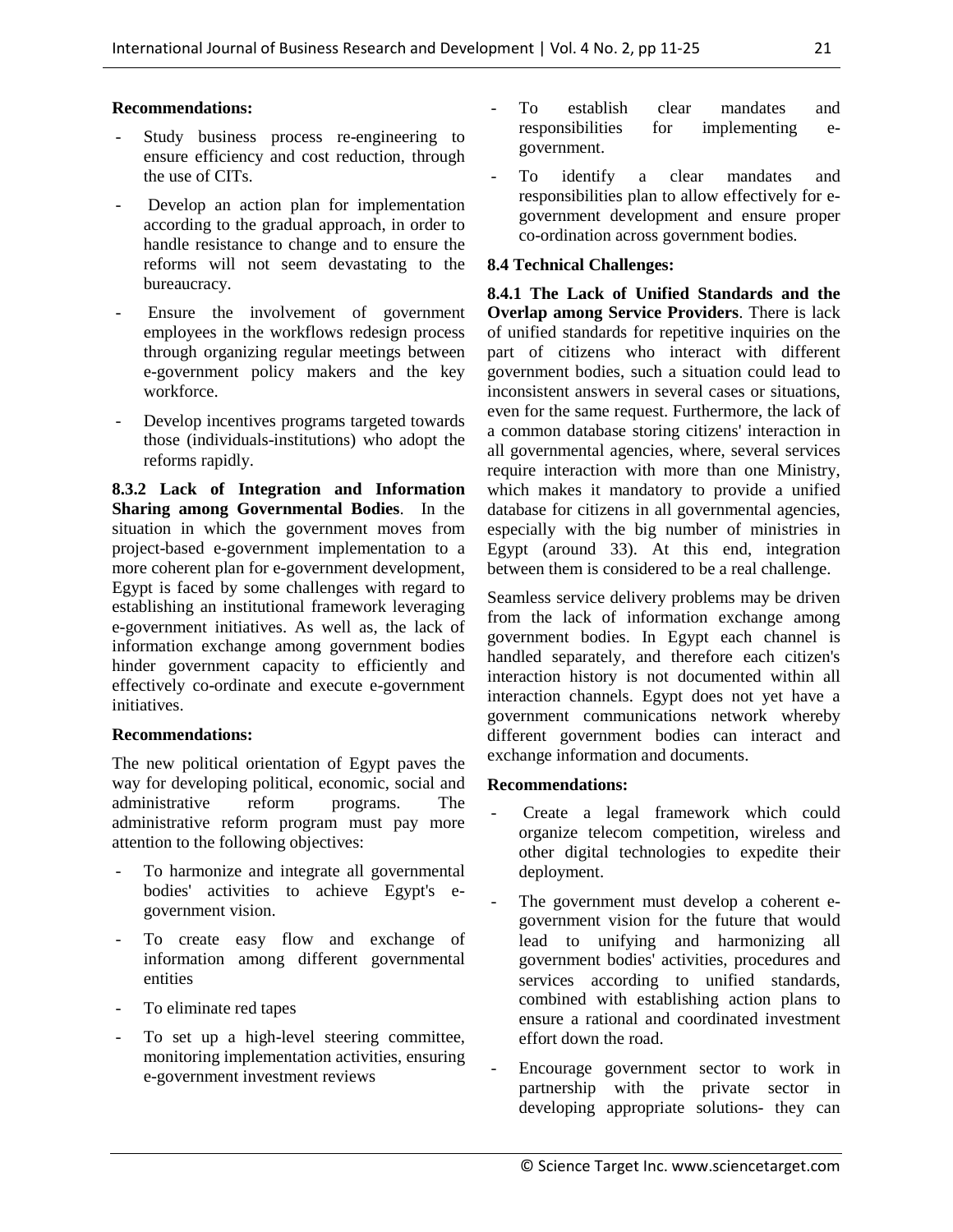both improve the level of services to different stakeholders and simulate more content development among enterprises.

# **9. Discussion**

The latest analysis of statistics revealed by the MoCIT (2011-May) shows that some achievements have been made by Egypt's ICT sector over the recent years. For example, ICT sector's contribution to the GDP growth rate is growing since the last five years; it contributed 0.5 percentage points (PPS) of the total 4.7% annual growth rate of the national economy in FY 2009/10. ICT sector expenditure as a percentage from GDP increased from 5.44% in year 2007 to reach 5.88% in year 2009. As well as, there has been considerable growth in the number of ICT firms in the country. This number (86% SMEs and 14% large enterprises) increased from 2,348 in 2007 to 3,934 in 2010. Furthermore, Egypt's Software exports grew by an annual average of 40% during the period from 2004 to 2010. However, other statistics, such as, the use of the Internet on the part of government and private entities, show that about 38% of government bodies and around 33% of private enterprises use the Internet respectively. Hence, the overall analysis of ICT sector performance reveals that several opportunities are available to Egypt. Meanwhile, many challenges are faced by the country in its efforts to enable ICT sector to play a significant role in the national economy.

Some achievements have been made by Egypt's government over the last ten years in terms of ICT infrastructure, human capital and the deregulation of telecommunication sector. However, many barriers to e-government implementation are still faced by the country, including generic challenges like other developing and Arab countries and specific challenges limited to Egypt.

These barriers to e-government program in Egypt have been listed by the MoSAD (2009) without further elaboration, according to the following categorization : legal challenges (remote authentication mechanism-security and privacy issues), technical challenges (lack of unified standards-multiple service providers-isolated communication islands) and cultural and economical challenges (fear of electronic paymentlow penetration of credit cards, no payment tools for simple citizens, reputation of quality of services-inconvenience of delivery mechanisms, overlap among service providers-computer illiteracy/low internet penetration). While the authors have identified, analyzed and re categorized the above barriers based on a framework adopted from other researchers (Almarabeh and AbuAli, 2010), particularly in the Arab context. These categories include legal challenges (the lack of E-signature mechanismsecurity and privacy concerns), social, cultural and economic challenges (e-payment transactions inconvenience of delivery mechanisms and its effects on reputation of e-services, computer illiteracy and low internet penetration rate, lack of citizens awareness, participation and study), bureaucratic challenges (inflexibility to modify workflows, lack of integration and information sharing among government bodies) and technical challenges (the lack of unified standards and the overlap among service providers).

The identified challenges propose a group of recommendations to help policy makers in Egypt develop a coherent strategic vision for the future to overcome the barriers to developing a successful egovernment. Recommendations have been developed based on deep revision and analysis of all relevant literature, including Egypt's egovernment service portfolio, Egypt's egovernment readiness ranking, UN e-government surveys and reports, the MoCIT and the MoSAD publications and annual reports, and Egypt's egovernment portals, including investment and education portals.

# **10. Conclusions**

While, many initial projects and efforts have been made, Egypt is still faced by many challenges in its endeavors to implementing e-government initiatives successfully. This is basically attributed to the conventional problems or obstacles that could restrict growth of any government, such as bureaucracy, lack of accountability and transparency, and lack of citizen involvement in decision-making process. In addition, there are egovernment implementation challenges due to privacy and security concerns, lack of payment tools for simple citizens, lack of citizens'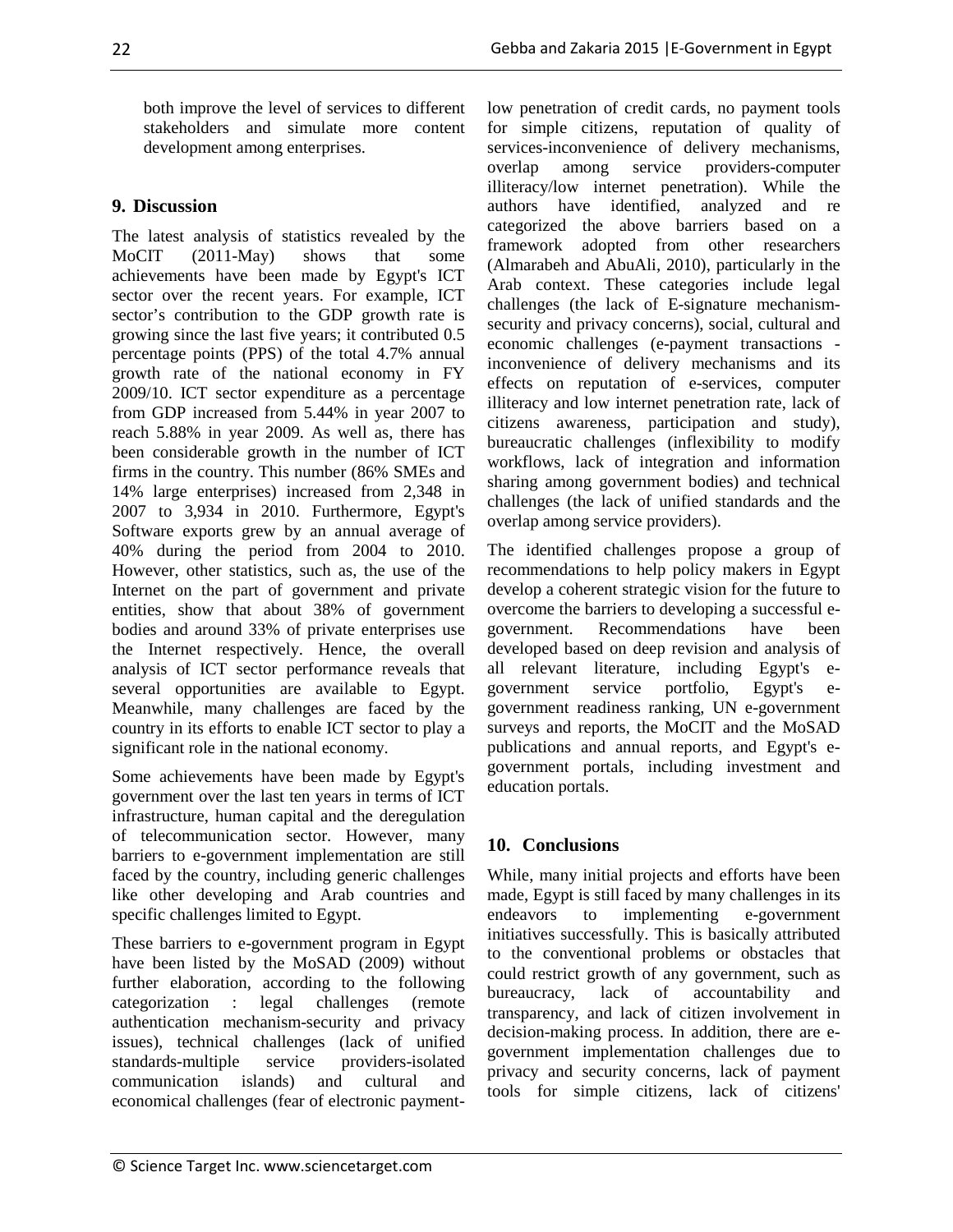awareness and participation, limited IT training, and lack of technical unified standards.

The research paper addressed the main initiatives and projects and presented achievements made by government to enable citizens, businesses, governmental employees and other agencies to benefit from e-government. Additionally, ICT initiatives in the Egyptian public sector organizations, as well as the important role of ICTs to help Egypt fostering the economic and social development were successfully introduced. An analysis to examine e-government services portfolio and Egypt's e-government readiness ranking was introduced. The challenges confronting e-government program in the context of Egyptian society were analyzed. Nevertheless, research findings indicate that Egypt is still lagging far behind some Arab countries from utilizing ICTs in delivering government services and information online. On the other hand, the review

# **References**

- Abdel Nasser, H., Faraj, A. and Wael, A. (2007), " Assessing e-Readiness in the Arab Countries: Perceptions Towards ICT Environment in Public Organizations in the State of Kuwait", *The Electronic Journal of e-Government*, Vol. 5, Issue 1, PP. 77-86
- Akemi, T. and Omar, A. (2009),"A Cross-Country Comparative Analysis of E-Government Service Delivery among Arab Countries", In*formation Technology for Development*, Vol. 15 No. 3, pp. 151–170
- Aladwani, A. (2003), ''Key Internet characteristics and e-commerce issues in Arab countries'', *Information Technology and People*, Vol. 16, No. 1, pp. 20-32
- Al-Fakhri, M., Cropf, R., Higgas, G. and Kelly, P. (2008), "E-Government in Saudi Arabia: between Promise and Reality", *International Journal of Electronic Government Research*, Vol.4, No. 2, pp. 59 -82
- Almarabeh, T. And AbuAli, A. (2010), "A General Framework for E-Government: Definition Maturity Challenges, Opportunities, and Success", *European Journal of Scientific Research*, Vol.39, No.1, pp. 29-42

indicates that the successful implementation of egovernment applications go beyond the technical and technological aspects, requiring the government to adopt a new vision adapted to technological, social, economic, cultural and political environment in the Egyptian context.

# **11. Future Research**

While, many studies have been undertaken to examine e-government from different perspectives, this study revealed some potential research ideas in the field of e-government, such as the effects of ICT applications in general and e-government, on corporate governance in the Arab countries in general, and in the context of Egypt in particular. Additionally, e-government portal versus public service portal need further examination, especially in Arab countries.

- Azab, N., Ali, M. and Dafoulas, G. (2006), "Incorporating CRM in E-Government: Case of Egypt", LADIS International Conference e-Commerce
- Azab, N., Kamel, S. and Dafoulas, G. (2009), "A Suggested Framework for Assessing Electronic Government Readiness in Egypt", *Electronic Journal of e-Government*, Vo. 7, pp.11-28
- Elsheikh, Y., Cullen, A. and Hobbs, D. (2008), "E-Government in Jordan: Challenges and Opportunities", *Transforming Government: People, Process and Policy*, Vol. 2, pp. 83-103
- Fountain, J. (2001), *Building the Virtual State: Information Technology and Institutional Change*, The Bookings Institution, Washington DC.
- Fraga, E. (2002), "Trends in e-Government How to Plan, Design, Secure, and Measure E-Government", G*overnment Management Information Science (GMIS) Conference*, Santa Fe, New Mexico
- Grönlund, A. (2002), *Electronic Government Design, Applications, and Management*, Hershey, PA: Idea Group.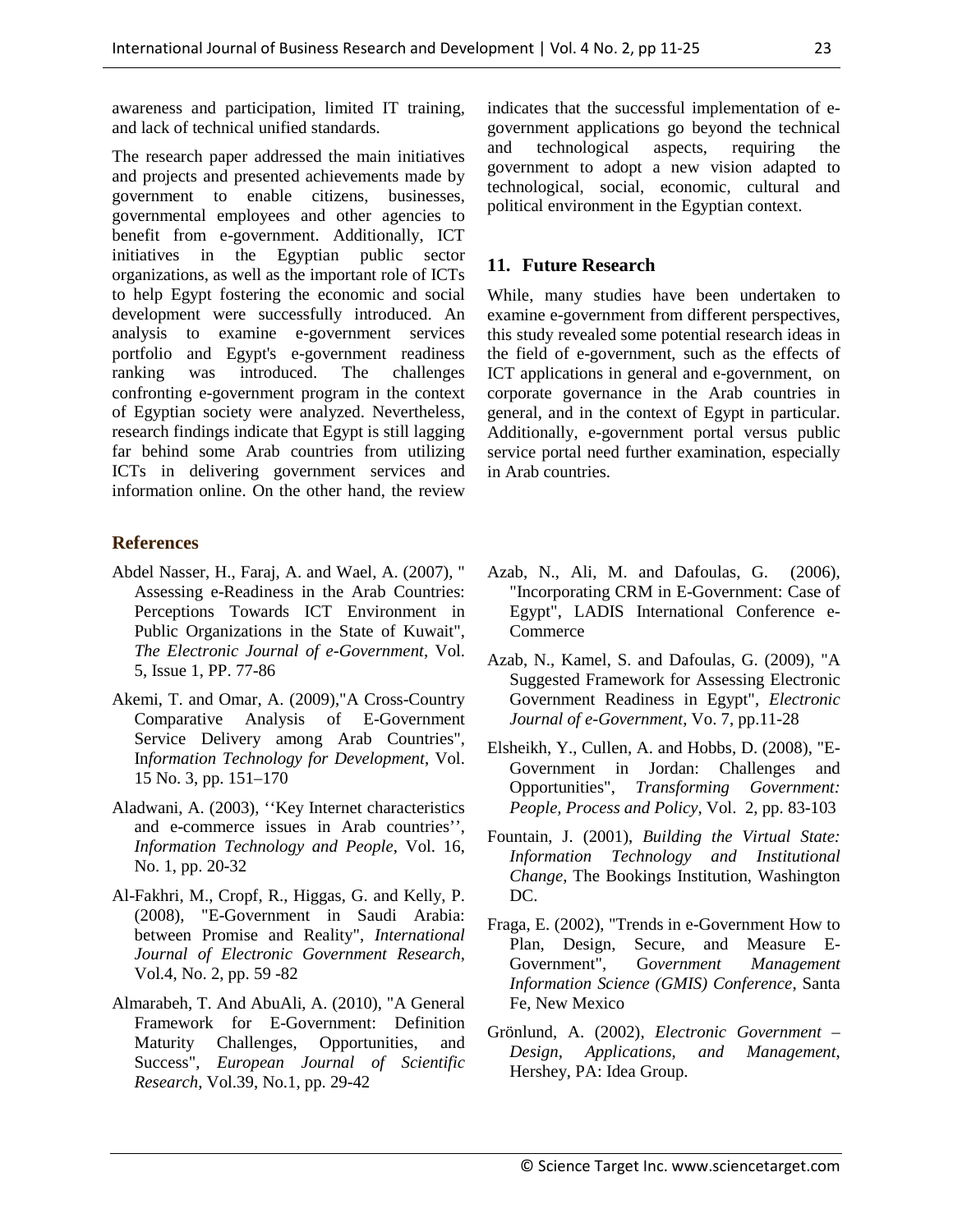- Gunter, B. (2006), "Advances in E-Democracy: Overview", *Aslib Proceedings: New Information Perspectives*, Vol. 58 No. 5, pp. 361-70
- Hashem, M. (2002), "Bridging the digital divide in Egypt: facing the challenges", *UNCTAD E-Commerce First Expert Meeting*
- Hassanin, L. (2003), Africa ICT policy monitor project, *Egypt ICT Country Report*. 10-12 July
- Heeks, R. (2003). *E-government for Development: Success and Failure Rates of E-Government in Developing/Transitional Countries: An Overview,* University of Manchester*.* Manchester
- Heeks, R. (2006), *Implementing and Managing E-Government: An International Text*, Sage, London
- Ibrahim, E. (2007), "E-Commerce and Globalization: an Exploratory Study of Egypt", *Cross Cultural Management: An International Journal*, Vol. 14, No. 3, pp. 196-201
- Jawahitha, S. and Gwendolyn, R. (2010), "Gender Differences in E-Government Adoption in Dubai", *The Business review*, Vol. 16, No.2, pp.120-126
- Kamel, S. and Hussein, M. (2002), "The Emergence of E-Commerce in a Developing Nation: A Case of Egypt", *Benchmarking: An International Journal*, Vol. 9, No.2, pp.146-153
- Khasawneh, S., Jalghaum, Y., Harfoushi, O. and Obiedat, R. (2011), " E-Government Program in Jordan: from Inception to Future Plans", *International Journal of Computer Science Issues*, Vol. 8 No. 4, pp.568-582
- Kitaw Y. (2006). E-Government in Africa Prospects, Challenges and Practices. Available *at: http://people.itu.int/~kitaw/egov/paper/EGover nment\_in\_Africa.pdf*
- McConnell International Report (2000), "E-Readiness", Available Online at: *www.mcconnelinternational.com/ereadiness/E-ReadinesReport.html* (accessed May 5, 2007)
- Ministry of State Administrative Development (2009), Improving Take-Up E-Government

Services: Challenges. Available Online at: *sbedair@ad.gov.eg*

- Ministry of State for Administrative development (2010) Egyptian Government, available at www.egtpt.gov.eg [accessed in May 2012]
- Ministry of State for Administrative development (2010), available online at; *www.egtpt.gov.e*g [accessed May 15, 2012]
- Ministry of State for Administrative Development, About MoSAD, available online at: http://www.msad.gov.eg/About%20MSAD/Pro grams/ [accessed May 15, 2012]
- Mohammad, H.; Almarabeh, T. and Ali, A. (2009), "E-Government in Jordan", European *Journal of Scientific Research*, Vol.35, No. 2, pp. 188- 197.
- Mohammed, A., Habib, T. and Mustafa, A. (2006), "Implementation of an E-Government Initiative at Dreamland Municipality", *International Journal of Cases on Electronic Commerce*, Vol.2, No. 2, pp.13-42
- Ndou, V. (2004), "E–government for developing countries: opportunities and challenges". *The Electronic Journal on Information Systems in Developing Countries,* Vo.18, No.1, pp. 1-24
- Neil, M. and Bernd, C. (2009), "Egypt's information society strategy: a critical<br>lexicography", Journal of International Journal of International *Technology and Information Management*, Vol. 18, No.1, pp.1-33
- Ralf, K. (2011), "Architectures for tinkering? contextual strategies towards interoperability in e-government", *Journal of Theoretical and Applied Electronic Commerce Research*, Vol. 6, Issue 1, pp. 26-42
- Ramzy, M. and Gebba, T. (2012), "Towards categorizing e-government services: the case of Egypt", *International Journal of Business Information and Technology*, Vol 1, No. 1, pp. 16-28
- Riad 1., Hazem, M. and Gamal H. (2011),"Egovernment frameworks survey", *International Journal of Computer Science Issues*, Vol. 8, Issue 3, No. 2, pp. 319-323
- Tino, S. (2009) "E-Government in developing countries: experiences from Sub-Saharan